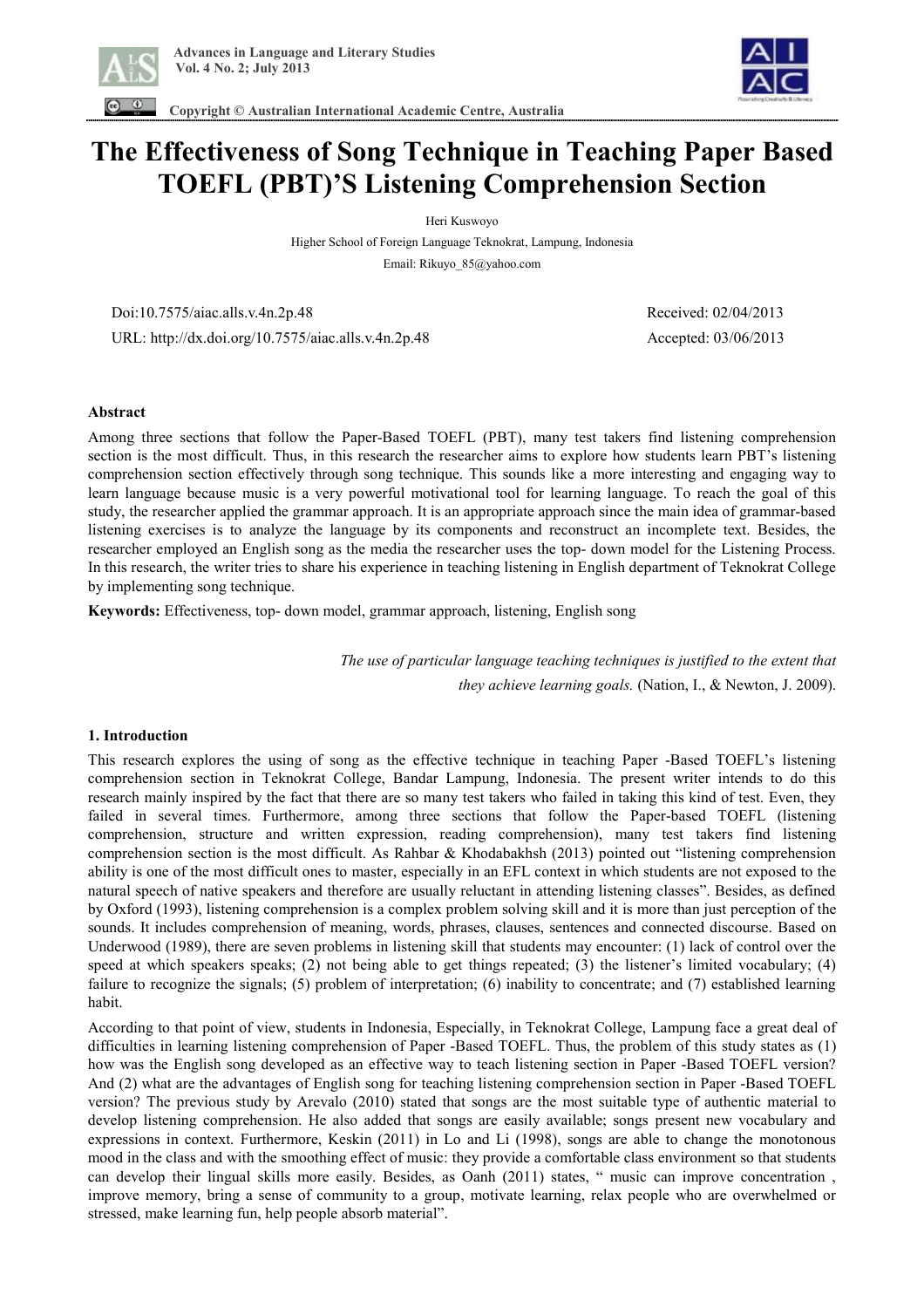#### **2. Listening Comprehension**

Nation, I., & Newton, J. (2009) have identified that over 50 percent of the time that students spend functioning in a foreign language will be devoted to listening. However, they are rarely taught how to listen. In result, the learners still face any problems. As emphasized by Flowerdew & Miller (2005), humans are born with an innate ability to hear. However, hearing is not listening, and many factors need to be considered in the development of effective listening skills. Thus the present writer employed the song technique as the development of listening skill. Besides, Nation, I., & Newton, J. (2009) also stated that Listening was traditionally seen as a passive process by which the listener receives information sent by a speaker. More recent models view listening as a much more active and interpretive process in which the message is not fixed but is created in the interactional space between participants. In addition, Nunan (2003) listening is active, purposeful process of making sense of what we hear. Language skills are often categorized as receptive or productive. Speaking and writing are the productive skills. Listening, along with reading is receptive skill. That is, it requires a person to receive and understand incoming information (input). He added that listening is active because as people listen, they process not only what they hear but also connect it to other information they already know. Furthermore, Flowerdew & Miller (2005) explained that to teach effective listening we must be aware of how our students approach their learning in general and how they prefer to develop their listening skills.

#### *2.1 The Top-Down Model*

To understand how people make sense of the stream of sound we all hear, it is helpful to think about how we process the input. Flowerdew & Miller (2005) explained that there are three models of the listening process. They are the bottom-up model, the Top-Down Model and the Interactive model. Yet, in this study, the present writer applied the second model that is the top-down model since it is the most effective listening process. It emphasizes the use of previous knowledge in processing a text rather than relying upon the individual sounds and words. As Nation, I., & Newton, J. (2009) point out it involves the listener is going from the whole- their prior knowledge and their content and rhetorical schemata-to the parts. In other words, the listener uses what they know of the context of communication to predict what the message will contain, and uses parts of the message to confirm, correct or add to this.

#### *2.2 The Grammar Approach*

According to Richard in Flowerdew & Miller (2005), the main idea of grammar –based listening exercise is to analyze the language by its components and reconstruct an incomplete text. By understanding the grammar of a language and the principles of how words are put together, or parsing. Furthermore, a grammar approach to listening usually has students look at a written text while they listen to a recording. This force them to do several things: identify words by their position in the sentence, work out the relationship between words and phrases, use forward and backward inferencing cues, and make intelligent guesses based on textual cues. In addition, the listening exercises are treated as purely classroom-based activities, which usually have little or no relevance to the outside world, and tasks students are asked to perform have no real-life function. For example; the international TOEFL test uses this method extensively in the listening section of the test.

#### *2.3 The Importance Of English Song As The Technique In Foreign Language Teaching*

Oanh (2011) stated that no one can deny that music has played a very important part in our life. In Indonesia, an English song has strategic position. It is proven by the acceptance on the various music genres and the use of music based curriculum. As Pasaribu (2005) stated in Widyasih (2013) the existence of English songs give big impact to every life aspects that is not only at informal and non-formal but also becomes a national program through interdepartmental and private enterprise. Further, Arevalo (2010), stated as follow;

> When designing lessons and teaching materials to further develop listening comprehension skills, students need to be motivated and stay motivated. This is best accomplished by determining the suitable of the listening material such as the use of Song as authentic material. The use of song stimulus and motivates students to comprehend the content of materials.

Besides, Orlova in Arevalo (2010), songs and mainly lyrics are employed as a stimulus for class discussion. Medina in Oanh (2011) it is currently a common practice to use songs in the classroom to support second language acquisition because music can stimulate and motivate students to learn a new language. In addition, Keskin (2011) pointed out, "Using songs as tools for teaching a foreign language has many benefits". It can be said that songs amuse students: they reduce the level of boredom existing in ordinary language teaching and increase student enthusiasm towards studying. Besides, Cheung in Keskin (2011) as students more easily learns the things about which they have background knowledge. Student motivation is increased when the elements belonging to the popular culture of the target language are involved in the class. It increase student's desire to learn and enables them contribute to the process of learning by making use of their own musical knowledge. As it explained in introduction, song also can strengthen student's memory. According to Maley in Keskin (2011) songs offer many codes that strengthen student memory such as choruses, rhymes and melodies.

#### *2.4 Song –Based Activities*

To make learners actively engaged, the lecturers should make the learning as relax as possible. Besides, Nunan (2003) also stated that if learners need experience with different types of listening texts, they also need to work with a variety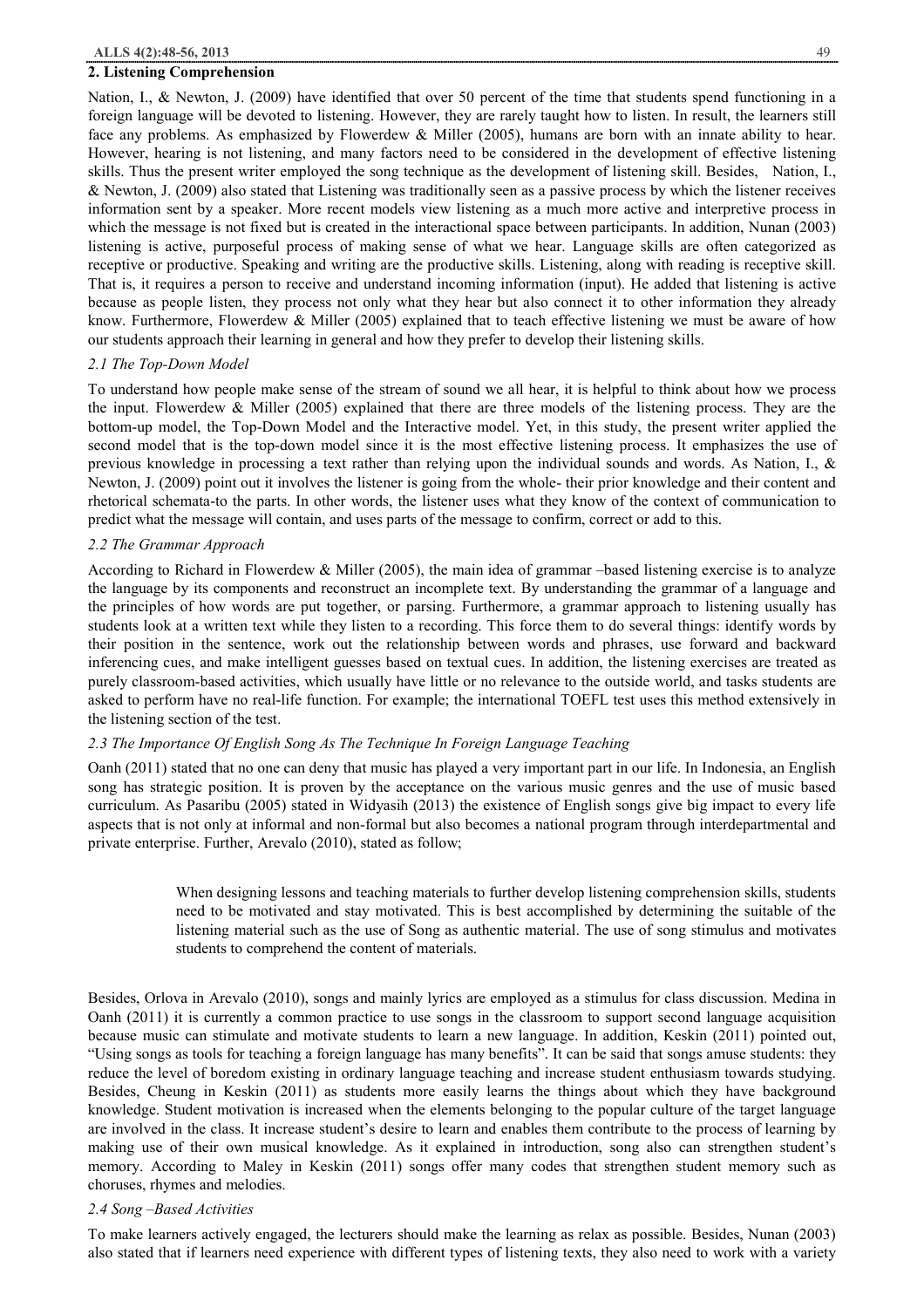#### **ALLS 4(2):48-56, 2013** 50

of tasks. Song –based activity is one of good way for learning. As Klancar (2006) pointed out in Lestari, W.A. & Rachmawati, Y.(2013) using songs, poem, rhymes and chants is a wonderful way of making students sing/talk and at the same time (unconsciously). Lecturers can design various tasks with a listening text. According to Ur (1984) in Oanh (2011) there are various kinds of listening tasks such as dictation exercise, ticking off items, true/false, detecting mistakes, gap-filling, pictures, answering question etc. according to the previous point of view, the lecturers should consider the text itself whether the task is easy or not. Further, It depends on the age and level, whether the listening text is authentic or not.

## *2.5 Format For Developing A Listening Lesson*

According to Field (2008) the listening lesson that one encounters in good ELT practice today, as follow:

| <b>Pre-listening</b>                                  |
|-------------------------------------------------------|
| Pre-teach only critical vocabulary                    |
| Establish context                                     |
| Create motivation for listening                       |
| <b>Extensive listening</b>                            |
| General questions on context and attitude of speakers |
| <b>Intensive listening</b>                            |
| Pre-set questions                                     |
| Intensive listening                                   |
| Checking answers to questions                         |
| Post listening (optional)                             |
| Functional language in listening passage              |

Learners infer the meaning of unknown words from the sentences in which they appear

Final play; learners look at transcript

Figure 2.1 Current format for a listening lesson

# *Pre-listening*

In this stage, the teachers ensure to not pre-teach all the unknown vocabulary in recording. In another word, they should pre-teach only critical words. There are some reasons for that. *First*, it takes time-time which is much better spent listening. *Second*, it also leaves student unprepared for what happens in a real life listening encounter where, inevitably, there will be words which they do not know and have to work out for themselves. And the *Third* is the effect upon the listening process. Besides, the teachers establish the context. They should give students a general idea of what they are going to hear. Then, the last, the teachers create motivation by writing a title for the listening passage on the board and asking the learners to predict what they will hear.

# *During listening*

The teachers in this stage should do two actions. They are *pre-set questions* and *checking answers.* Further, the teachers set questions before the second play of the cassette and make sure that they know in advance what they are listening for. The last is the teachers allow learners time to write up their answers and then checks them with the class as a whole. In addition, it is better for them to compare answers in pairs first before submitting them to the whole class.

# *Post-listening*

There are four points that should be considered by the teachers. *First*, functional language, many of the dialogues which feature in published listening materials represent common types of human interaction ;language function such as refusing, apologizing, offering etc. In addition Arevalo (2010) explained that teachers can use post-listening activities to check comprehension, evaluate listening skills and use of listening strategies, and extend the knowledge gained to other context. *the second* is inferring vocabulary. The teachers identify a number of useful words in the recording which may be new to the class and whose meanings are relatively clearly illustrated by the context within which they occur. Then, the teachers write the words on the board, and replay the sections of the listening passage which contain tem. *The third* is Paused play. It can serve some purpose, as a way of checking whether learners can divide up short sections of connected. And the last is Final play. The students are given a transcript of the listening passage. Further, it is a valuable activity, since it allows learners, on individual basis, to clarify sections of the recording which they have not so far succeeded in decoding.

# **3. Materials And Methods**

The data were analyzed qualitatively based on the theory of listening lesson by Field, (2008). Besides, the theory of grammar approach and model of the listening process by Richard in Flowerdew & Miller (2005) also employed. In general, qualitative methods are subjective and humanistic as they deal with meanings. As Clarke and Dawson (1999)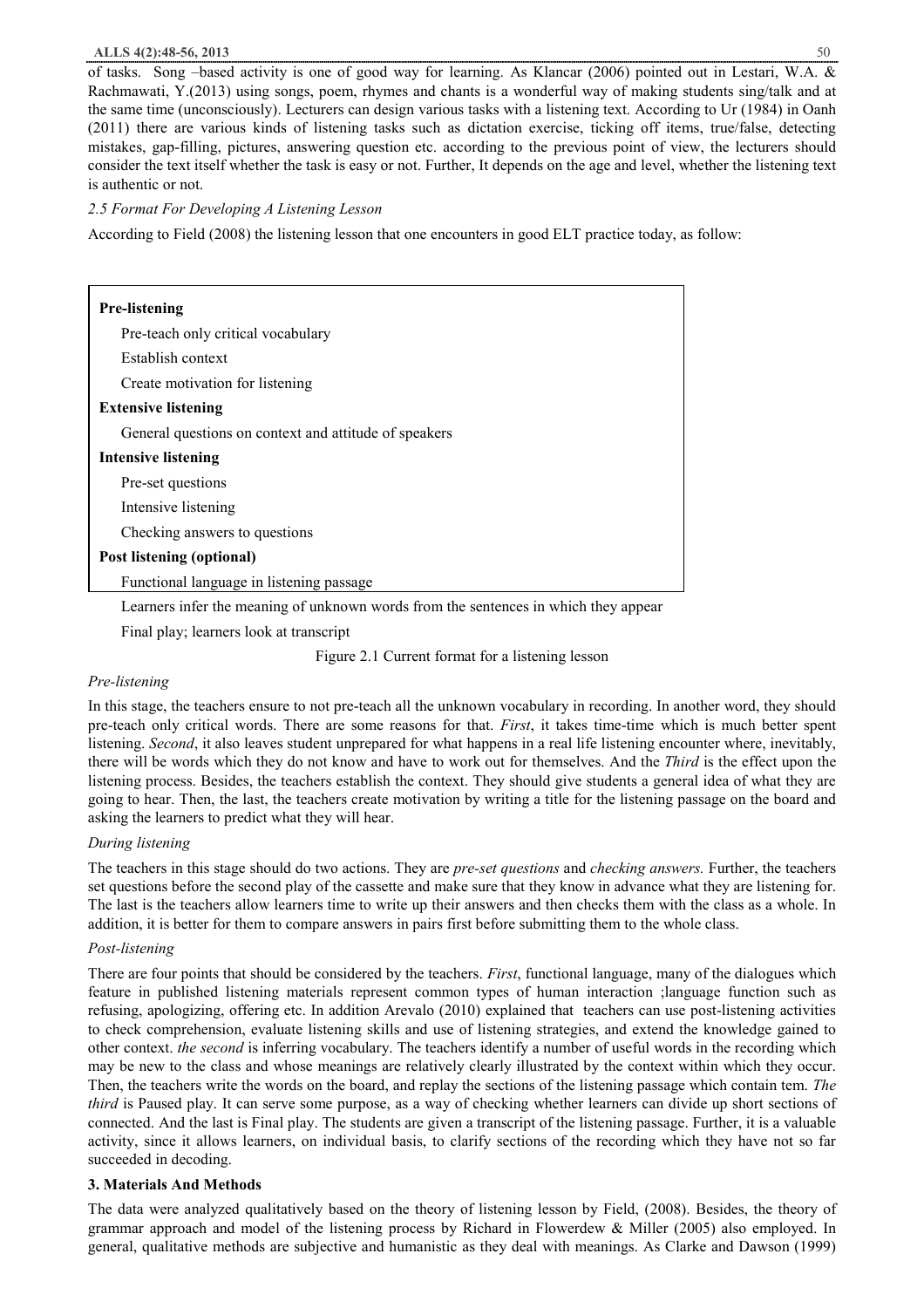stated in Ridho (2010), it is different from quantitative method which is regarded as more objective and scientific as they deal with numbers. Furthermore, the data gathered through participant observation and document review. Catherine M and Gretchen B. Rossman (1995) explained that the fundamental methods relied on by qualitative researchers for gathering information are , participation in the setting, direct observation, in-depth interviewing, document review.

This research is proposed to the students of Teknokrat College, Lampung, Indonesia and conducted in laboratory work III class during even short semester of 2012/2013. Most of them are from  $2<sup>nd</sup>$  semester majoring English Literature. Further, they have to do this kind of test because it is one of requirement to bear their bachelor degree and because they are students of English department which is English as not their first language. Thus, TOEFL test is required primarily to them. As Phillips (2001) explained that The TOEFL Test is a test to measure the level of English proficiency of nonnative speakers of English.

The material used in this study was song which has been chosen based on their languages, age and language level of the students. Not only that the writer also tried to find songs which grammar and language focus complemented the topics studied in the textbook. In this study, the writer used *Longman Complete Course for the TOEFL Test* by Deborah Phillips as the textbook. Further, the present writer also presented for every song its corresponding video clip.

# **4. Results And Discussion**

The present writer shows the findings in relation to report how students learn PBT's listening comprehension section effectively through song technique**.** In addition, the following data are gathered from the results of data collection.

# *4.1 The development of English songs for teaching listening section in Paper -Based TOEFL version*

According to the previous studies, there are many diverse ways to conduct the song as technique in the classroom. One of them is about the lesson format. Thus, in this study, the present writer has implemented the current lesson format that designed by Field (2008). As it explained in the theoretical framework, that lesson format has three stages as Prelistening, during listening and post listening. Moreover, his idea is really supported by the appropriate listening process that is the top-down model and grammatical approach that the present writer used.

# **A) Pre-listening**

The lesson started by establishing the general context. In addition, the listener used what they know of the context of communication to predict what the message will contain, and uses parts of the message to confirm, correct or add to this.

*Activity 1*: you're going to hear a song from an English singer (display the picture on the screen). He is Daniel Bedingfield. He will sing a song entitled *if you're not the one* 



Figure 1. Photo of Daniel Bedingfield

 *Activity 2*: What do you think Today's song will be about? *Activity 3*: Can you predict the words that will appear in the song lyric?

The lecturer wrote any kinds of answers from learners on the whiteboard. *Activity 4*: some of you guessed correctly and some of you are wrong. Let's listen and see who was right.

# **B) During listening**

Before the learners heard the recording (song) on the second play, the lecturer showed them the instrument on the screen.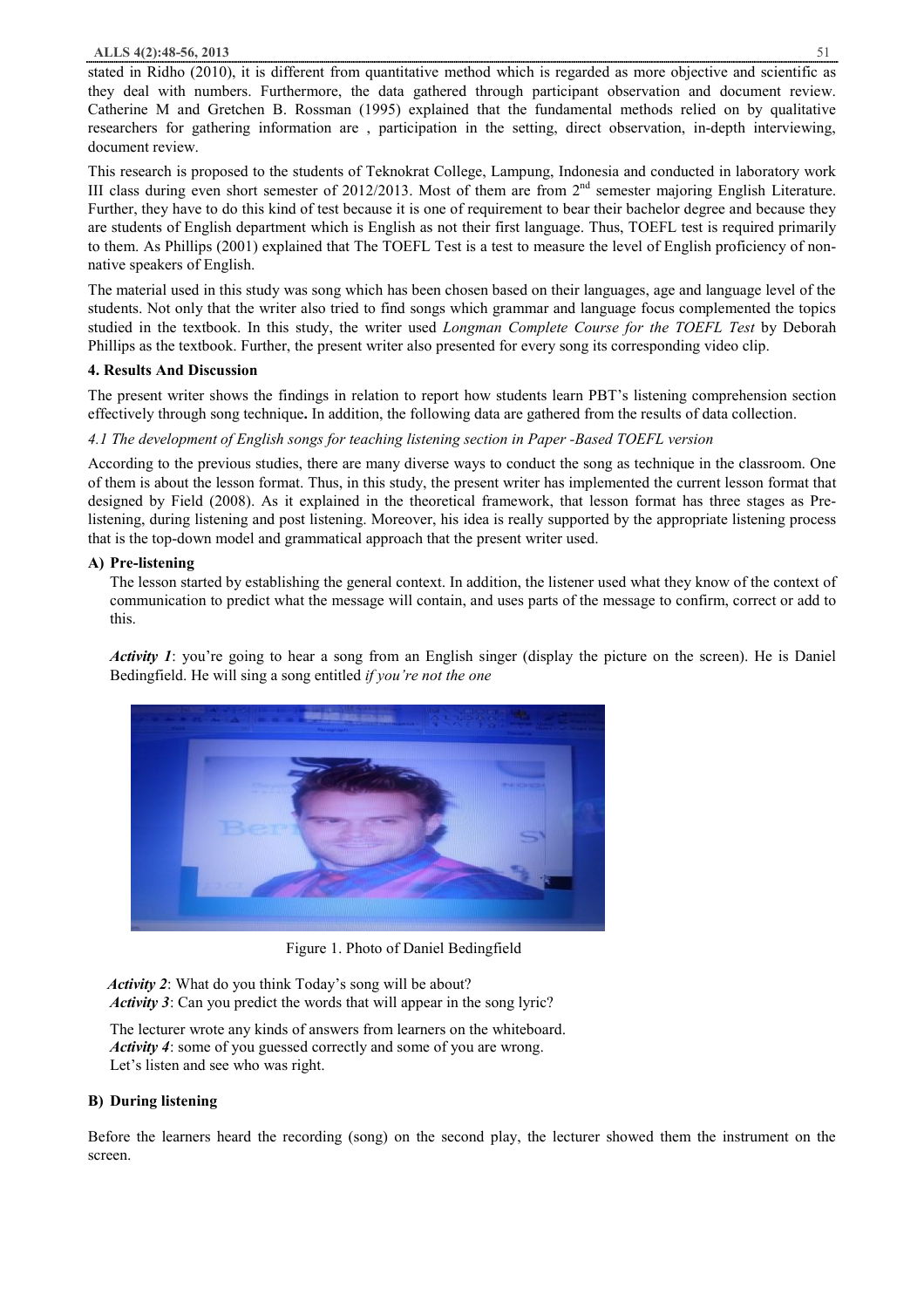

Next, the lecturer told to the learners what they are listening for.

*Activity 5*: Listen the song carefully and complete the missing words/phrase (Learners wrote notes of their answers during listening)

Then, Learners compared their answers in pairs before submitting them to the whole class.

#### **C. Post-listening**

In this stage, the lecturer drew attention by linking the song lyric to TOEFL strategies or skill. In this study, the writer took the sample for strategies skill 3 that is avoiding similar sound.

- *Activity 6:* How does the singer's soul feel today? (The learners answered differently such as *happy, glad,* etc and the lecturer wrote on the whiteboard)
- *Activity 7:* Where is he crying? (They answered "*on his bed* and the lecturer wrote on the whiteboard)
- *Activity 8:* Where does the girl's name resound? (They answered "*it is in his head* and the lecturer wrote on the whiteboard)

*Activity 9:* Could you identify the similar sound to those answers? (They answered "*Glad-bed-head*"

Then, the lecturer told to the learners that one of the strategies or skill in TOEFL listening section is avoiding the similar sound. Besides, there are some other strategies or skills that matched to the song lyric such as Listen for wishes, listens for negative expression, listen for expression, listen for untrue condition, listen for idiomatic language etc.

Next, the lecturer replayed the sections of the listening passage which contain them and conduct paused play to practice the intonation pattern also as a way checking whether learners can divide up short sections of connected speech into individual words. Finally, the Lecturer gave the lyric of the song, play the song in video  $\&$  sing along together.

*4.2 The advantages of English song for teaching listening section in Paper -Based TOEFL version for learners* 

According to the observation, the present writer found that teaching English in using song, the learners involved get six benefits towards their listening development. These benefits cover their motivation to comprehend the content of material, their motivation to learn new vocabulary, to reduce their level of boredom in the class, to help the learners to pronounce English words correctly, to raise student confidence and comfort, easily to link the Listening TOEFL strategies or skills to the song lyric and to build positive environment.

The First, they are motivated to comprehend the content of material since the use of song is as an authentic material. As Arevalo (2010) points out' wherever we are, songs always follow us at home, at school, at office, at cars and so on. Thus, we can directly listen to the song and also interest to learn the value of language in it. The second, they are motivated to learn new vocabulary. According to Jecminkova (2009) music and song in ESL classroom can increase student's vocabulary. This study revealed that there were some new vocabularies that learners didn't know such as glad, fit, resound, maim etc. the third benefit is English song can reduce learner's boredom in the class. The present writer saw the learners eager to listen. In addition, they demonstrate their enthusiasm towards studying.

The fourth benefit showed that English song can help learners to pronounce English words correctly. It can be proved that in the study, some students might find some sounds difficult to pronounce such as *Main, breathe, breath away* etc. because song is authentic material and rhymes in songs provide listeners with repetition of similar sound the learners can acquire the sounds. Besides, English song also can raise the student's confidence and comfort. It can be said so since song can make student fun and relax. Next, English song give a benefit in linking the listening Paper-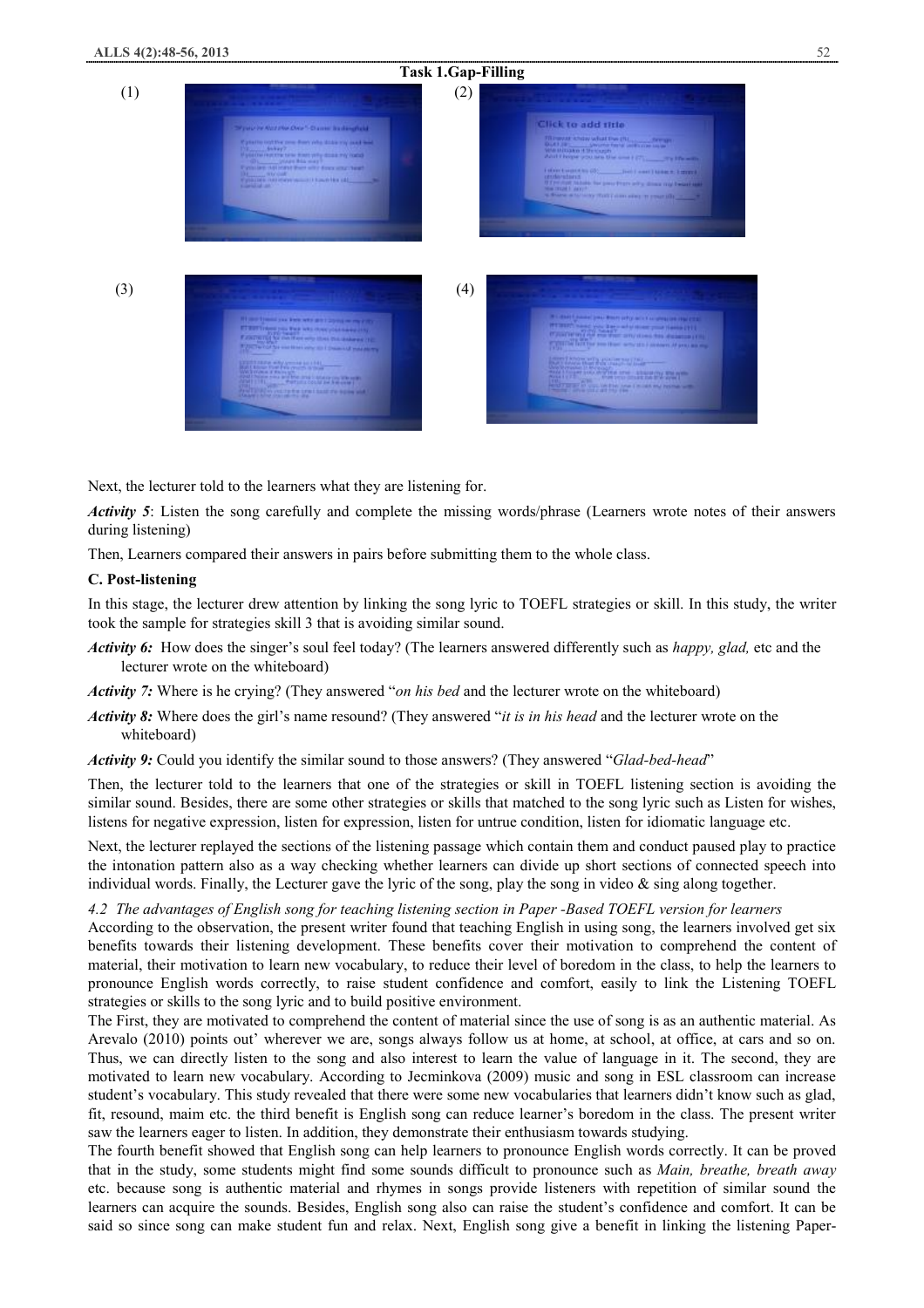#### **ALLS 4(2):48-56, 2013** 53

Based TOEFL strategies or skills to the song lyric. In this study, the present writer could teach easily in developing the strategies or skill. It can be shown in the following lyric.

If you're not the one then why does my soul feel **glad** today? If you're not the one then why does my hand fit yours this way? If you are not mine then why does your heart return **my call** If you are not mine would I have the strength to stand **at all**

I'll never know what the future brings But I **know** you're here with me **now** We'll make it through And I hope you are the one I share my life with

I don't want to run away but I can't take it, I don't understand If I'm not made for you then why does my heart tell me that I am? Is there any way that I can stay in your arms?

If I don't need you then why am I crying on my **bed**? If I don't need you then why does your name resound in my **head**? If you're not for me then why does this distance maim **my life**? If you're not for me then why do I dream of you as **my wife**?

The lyric above revealed that there are some words that have similar sounds such as *Glad-bed-head, my life-my wife, know-now, my call-at all.* As we studied that one of the strategies to face the problem of Paper Based TOEFL Listening is avoiding similar sounds. As Philips (2001) stated that often the incorrect answers in the short dialogues are answers that contain words with similar sounds but very different meanings from what you hear on the recording. He added that in this strategy we first identify the words in the answers that contain similar sounds, and do not choose these answers. 5. **Conclusions** 

Based on the results above, the present writer can conclude that in this study song can be used as an effective way to develop listening comprehension skill in Paper-Based TOEFL. It can be seen when the learners joined listening activities in the class willingly and showed very enthusiasm.

Regarding to the research question, There were three stages that present writer conducted in this study to develop english song as an effective way. they were Pre-listening, during listening and post listening. The present writer also found that this technique motivates the learners to learn new vocabulary, to reduce their level of boredom in the class, to help the learners to pronounce English words correctly, to raise student confidence and comfort, easily to link the Listening TOEFL strategies or skills to the song lyric and to build positive environment. To gain all of the benefits above, choosing the appropriate song was required. In addition, it should consider the level of learners, ages etc. Not only that it also should be followed by the proper activity that enggage the learners to involve in it.

## **References**

Arevalo, E.A.R. (2010). The use of songs as a tool to work on listening and culture in EFL classes. *Cuadernos de linguitica Hispanica. 15,* p. 121-138.

Buck, G. (2001). *Assessing Listening.* United Kingdom: Cambridge University Press.

Catherine, M. & Gretchen, B R.(1995). *Designing Qualitative Research, Second Edition* , London: Sage Publications, International Educational and Profesional Publisher.

Field, J. (2008). *Listening in the Language Classroom*. United Kingdom: Cambridge University Press.

Flowerdew, J., & Miller, L. (2005). *Second Language Listening*. New York: Cambridge University Press.

Jecminkova (2009). *Music and songs in adult ESL Teaching*. (unpublished Thesis). Masaryk University.

Keskin, F. (2011). Using songs as audio materials in teaching Turkish as aforeign language. *The Turkish Online Journal of Educational Technology, Volume 10 Isuue 4,* 378-383.

Lestari, W.A. & Rachmawati, Y. (2013). The use of songs for young learners in learning speaking (a descriptive study in an English course in Bandung). *Proceeding of international conference on applied linguistics.* Bandung: Indonesia University of Education.

Lightbown, P., & Spada, N. (2006). *How languages are learned.* New York: Oxford University Press.

Nation, I., & Newton, J. (2009). *Teaching ESL/EFL Listening and Speaking*. New York: Routledge

Nunan, D. (2003). *Practical English Language Teaching*. Singapore: McGraw Hill.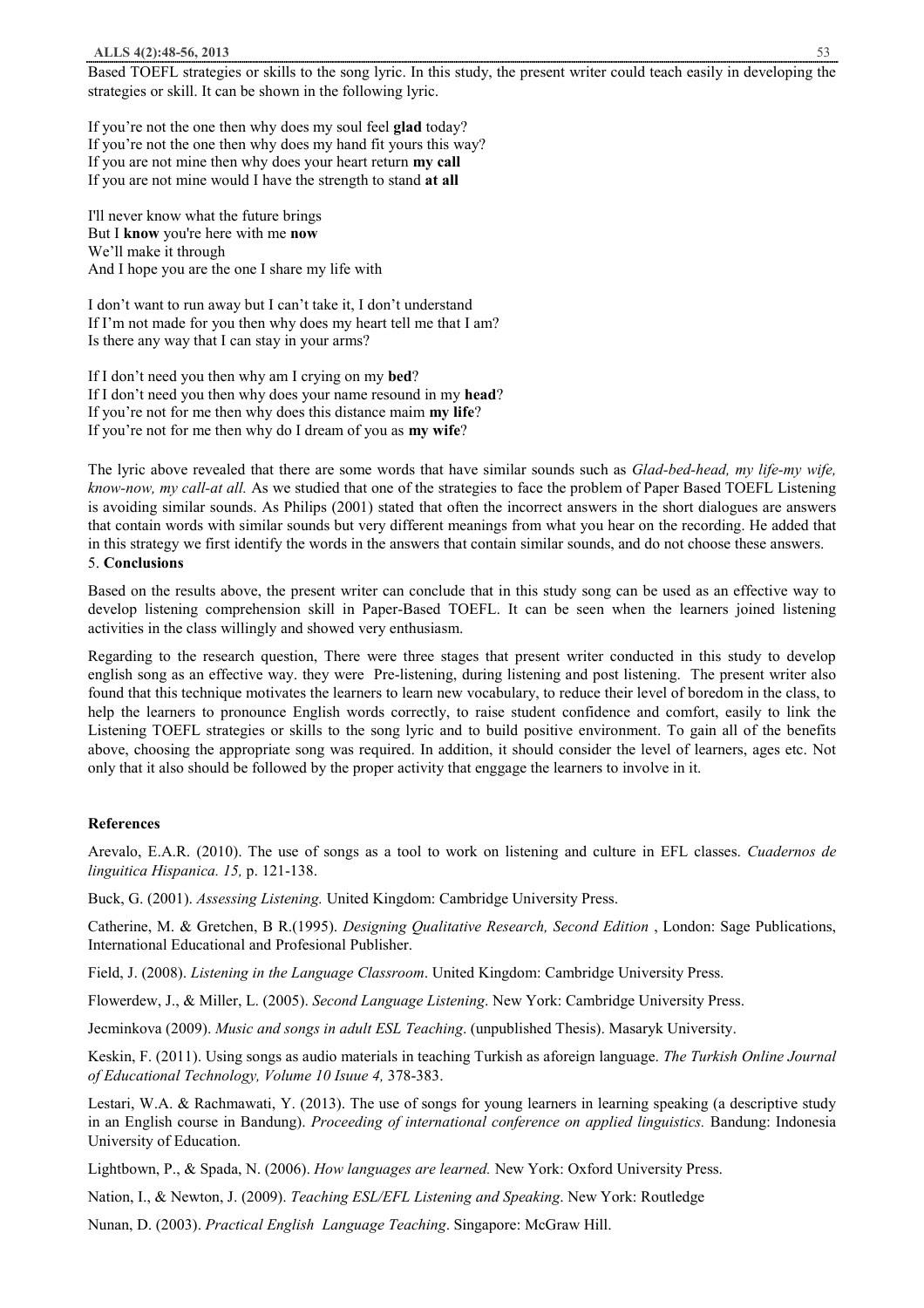Oanh, T.T. (2011). The use of songs to improve listening skills for students at ITC foreign language centere in Hai *Duong.* (Unpublished Thesis). Viatnam: University of languages and international studies.

Oxford, R.L. (1993). Research Update on Teaching L2 Listening. *System, 21*(2).

Philips, D. (2011). *Longman Complete Course for the TOEFL Test*. New York: Longman.

Rahbar, S. & Khodabakhsh, S., (2013). English songs as an effective asset to improve listening comprehension ability; evidence from Iranian EFL Learners. *International Journal of applied Linguistics & English literature, Vol.2 No.6;*  November 2013

Ridho (2010). Patterns of science lecture discourse in L2 Setting. *Jurnal Teknosastik, 8*(2,) July 2010; 01-15

Underwood, M. (1989). *Teaching Listening*. New York: Longman

Widyasih, I.S. (2013). An analysis of naturalness in the translation of English popular song lyric 'you rise me up' and 'Trouble is a friend' into Indonesian version. *Proceeding of international conference on applied linguistics* (p.205-214). Bandung: Indonesia University of Education.

#### **APPENDIXES**

#### *Appendix 1a*



*Appendix 1b* 





The results of the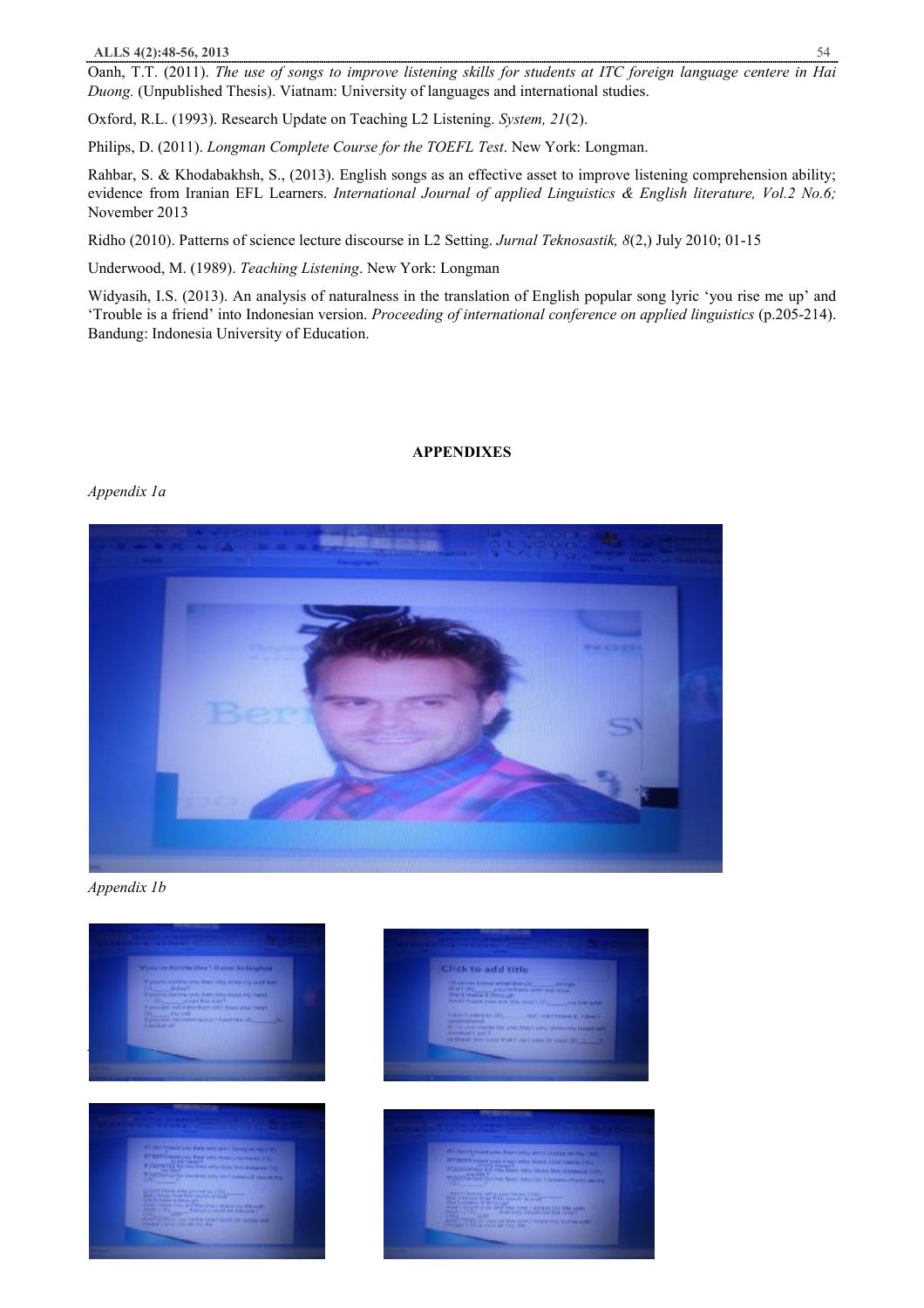*Appendix 1c* 

"If you're Not the One"- Daniel Bedingfield

If you're not the one then why does my soul feel glad today? If you're not the one then why does my hand fit yours this way? If you are not mine then why does your heart return my call If you are not mine would I have the strength to stand at all

I'll never know what the future brings But I know you're here with me now We'll make it through And I hope you are the one I share my life with

I don't want to run away but I can't take it, I don't understand If I'm not made for you then why does my heart tell me that I am? Is there any way that I can stay in your arms?

If I don't need you then why am I crying on my bed? If I don't need you then why does your name resound in my head? If you're not for me then why does this distance maim my life? If you're not for me then why do I dream of you as my wife?

I don't know why you're so far away But I know that this much is true We'll make it through And I hope you are the one I share my life with And I wish that you could be the one I die with And I pray in you're the one I build my home with I hope I love you all my life

I don't want to run away but I can't take it, I don't understand If I'm not made for you then why does my heart tell me that I am Is there any way that I can stay in your arms?

'Cause I miss you, body and soul so strong that it takes my breath away And I breathe you into my heart and pray for the strength to stand today 'Cause I love you, whether it's wrong or right And though I can't be with you tonight You know my heart is by your side

I don't want to run away but I can't take it, I don't understand **If I'm not** made for you then why **does my heart** tell me that I am Is there any way that I could stay in your arms

### **Worksheet 1 -Teacher's guide**

#### *"If you're Not the One"-* **Daniel Bedingfield**

If you're not the one then why does my soul feel (1) \_\_\_\_\_today? If you're not the one then why does my hand  $(2)$  yours this way? If you are not mine then why does your heart (3)\_\_\_\_\_ my call If you are not mine would I have the (4) to stand at all

I'll never know what the (5) brings But I (6) you're here with me now We'll make it through And I hope you are the one I $(7)$  my life with

I don't want to (8) but I can't take it, I don't understand If I'm not made for you then why does my heart tell me that I am? Is there any way that I can stay in your  $(9)$  ?

- 1). Glad
- 2). Fit
- 3). Return
- 4). Strength
- 5). Future
- 6). Know
- 7). Share
- 8). run away
- 9). Arms
- 10). Bed
- 11). Resound
- 12). Maim
- 13). Wife
- 14). far away
- 15). Wish
- 16). Die
- 
- 17). Strong
- 18). Pray
- 19). Wrong
- 20). side